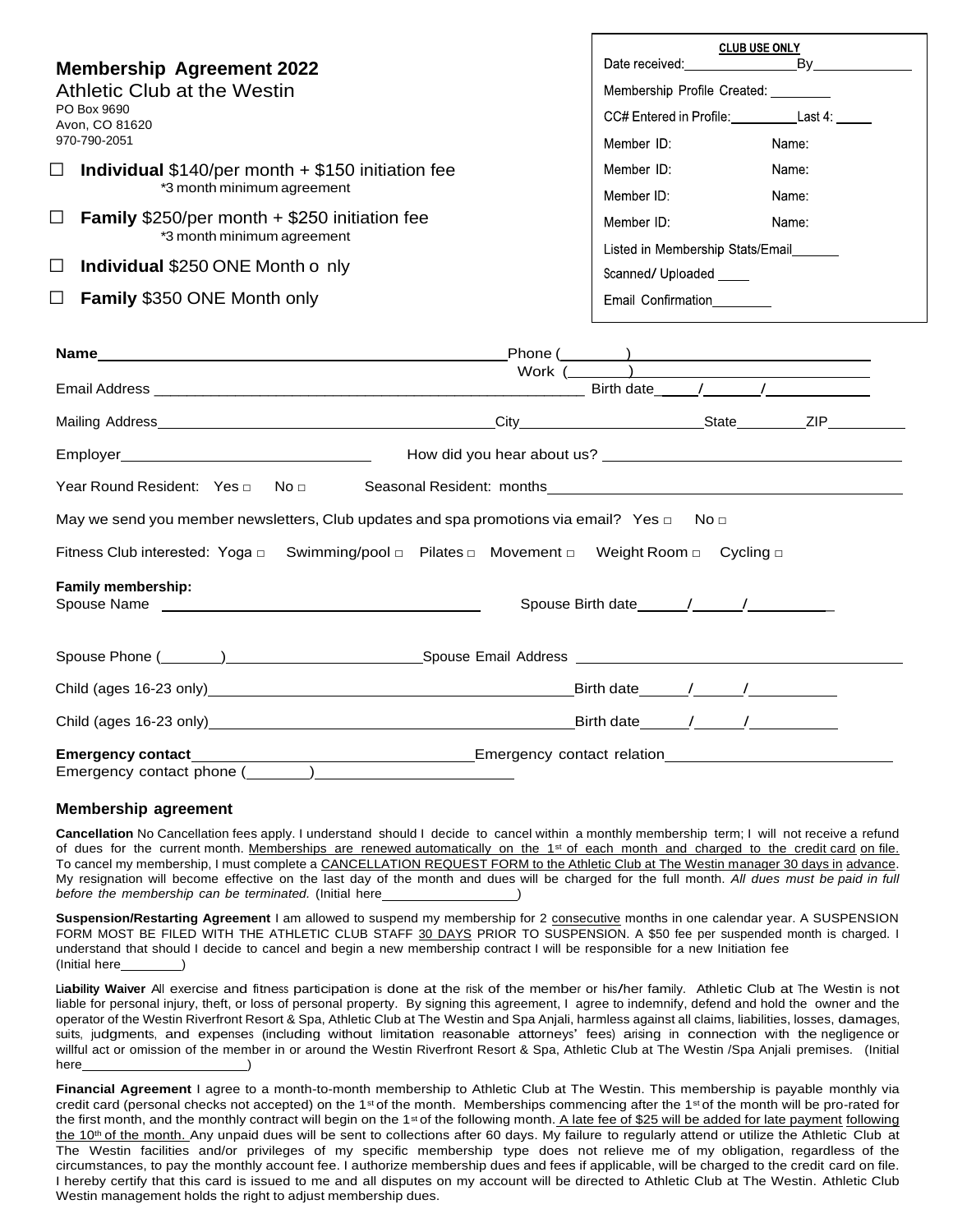## **General Terms & Rules of Membership**

Athletic Club at The Westin

126 Riverfront Lane PO Box 9690 Avon, CO 81620 970-790-2051

**Financial Agreement Continued** I understand if I have an unpaid balance to Athletic Club Westin and do not make satisfactory payment arrangements, my account may be placed with external collection agency. I will be responsible for reimbursement of the fee of any collection agency, which may be based on a percentage at a maximum of 35% of the debt, and all costs and expenses, including reasonable collection and attorney's fees incurred during collection efforts. In order for Athletic Club Westin or their designated external collection agency to service my account and where not prohibited by applicable law, I agree that Athletic Club Westin and the designated external collection agency are authorized to (i) contact me by telephone at the telephone number(s) I am providing, including wireless telephone numbers, which could result in charges to me, (ii) contact me by sending text messages (message and data rates may apply) or emails, using any email address I provide and (iii) methods of contact may include using pre-recorded/artificial voice message and/or use of an automatic dialing device, as applicable. (Initial here )

## **Athletic Club at The Westin is managed by East West Resorts. Management reserves the right to amend these terms and conditions and any other policies or rules pertaining to membership and the use of the club facilities.**

All memberships are licenses, which shall permit the holders the right to use the facilities of The Athletic Club Westin are subject to these terms and conditions. Amendments and/or changes in policies and rules shall apply to all members notwithstanding the date of membership. It is expressly agreed and understood that the members shall neither individually nor collectively have any voting rights or other proprietary rights or interest in the properties, assets, premises or its facilities of operation of the Club.

## **Membership**

- **Individual:** One person
- **Family:** Legal Spouse or Significant other in shared residence, plus any children of the immediate household between the ages of 16 and 23 years of age. No age limit exceptions permitted.
- **Status changes**: All membership status changes must be made in writing and received by Athletic Club at The Westin management 30 days prior to action.
- **Guests:** Members may bring guests for a discounted rate of \$25/day or \$125/week. Failure to check guest in may result in suspension of membership with no refund of dues or termination
- **Non-transferable**: Membership is personal to the Member and is non-assignable, non-transferable and nonrefundable except as specified by these Rules. A member may not loan his/her membership card or permit it to be used by anyone.
- **Club access**: An Athletic Club at the Westin membership card must be presented upon entry into the Club and is limited to members 16 years of age and older. Children age 14 or older may participate in group classes or personal training sessions. *Check-in is required for Club access. You may not proceed into the facility until a Club associate verifies your account status***.**
- **Pool access**: Club Membership includes '*Fitness Access'* use of the pool amenities and is limited to members 16 years of age and older. *Check-in is required for Pool access. You may not proceed into the facility until a Club associate verifies your account status***.**

Note: Access to the pool amenities may be restricted based on Resort capacity levels. Pool Lounging access will *be restricted on Saturdays June 15 – September 15 and the 4th of July weekend. (Other restrictions may be enacted based on resort capacity & is at the sole discretion of Westin Riverfront Resort Management).* (Initial here

• **Parking access**: 2 hours of complimentary Valet or Self-Parking (Garage level: P2) are included for 'Fitness Access' to the Athletic Club. Skier parking is NOT included in Athletic Club Membership parking access, and daily parking rates will apply (strictly enforced).

*Note: Parking will be restricted on Fridays between June 15 – September 15 beginning at 3pm. Parking access may be restricted to Valet only at certain times based on Resort capacity levels (Further restrictions may be enforced during holidays, resort events, and peak hours and is at the sole discretion of management at the Westin Riverfront Resort & Spa).* (Initial here )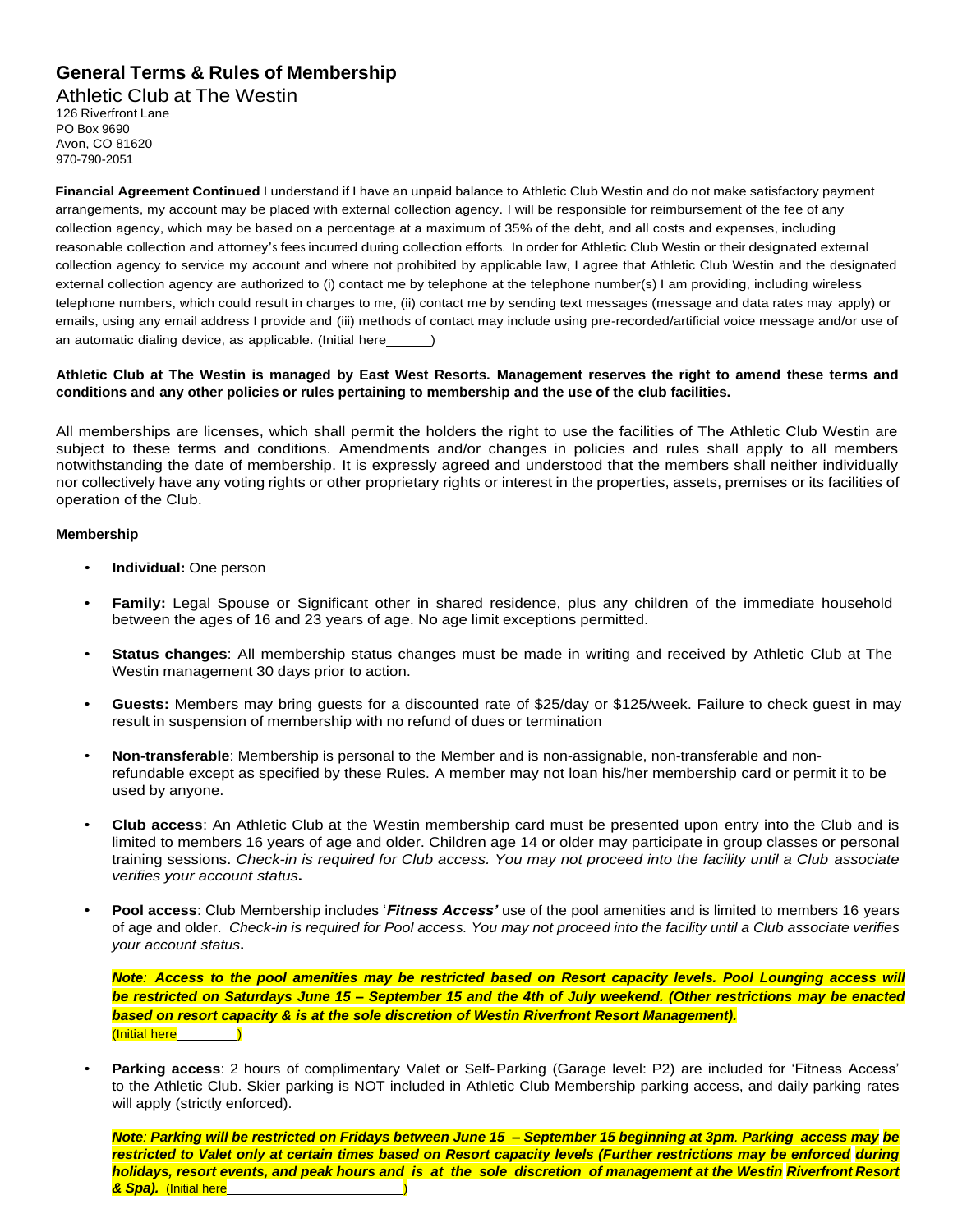- **Locker Use**: access to the locker facilities are available during hours of Club (5:30am 9pm). Lockers are available for use during day visits only (no overnight use permitted). Any items/contents left overnight will be collected and place in Resort Lost & Found.
- **Termination**: Athletic Club at The Westin reserves the right to terminate some or all memberships in the event of a change in the ownership or operation of the Club. Upon any termination of a membership by Athletic Club at The Westin the membership fees paid for the current month will be pro-rated, and after payment of all outstanding charges under the member's account*,* Athletic Club at The Westin will refund any unearned fees to the member. Athletic Club at The Westin shall have the right, with or without cause, to revoke any membership at any time with written notice of the revocation to the holder of the membership.

A holder of a membership who has fulfilled the contract and is in good standing and current in all obligations to Athletic Club at The Westin may resign by submitting a written notice to an Athletic Club at The Westin manager. The resignation will become effective on the last day of the month. The resigning member shall remain liable for all past dues and other indebtedness accrued through the life of the membership, including any cost of collection. *No verbal terminations are accepted*. *Members who resign their memberships and renew membership at a later date are subject to the current applicable initiation fee.*

- **Suspension or Expulsion**: Any Club member who is delinquent in payment of his account, guilty of any violation of rules, unbecoming conduct or any conduct which tends to be against the best interest of the Club, may be suspended or expelled by management. An expelled member will not be entitled to any refund of his enrollment fee or any other payment upon termination of his membership. Please see membership agreement for voluntary suspension options.
- **Divorce or separation:** In the case of divorce or legal separation, a.) The membership will be owned by the party in whose name it was primarily issued, unless otherwise ordered in the divorce decree or separation agreement approved by a court of competent jurisdiction, and b.) The second party may join under his/her own membership and no initiation fee will be charged. Thereafter, each such member will be responsible for his or her respective dues and charges.
- **Death:** In the case of death of the member, the spouse will own the membership if applicable.
- **Repairs or maintenance**: The obligation to pay dues is not contingent upon the availability of all Club facilities. Repairs or maintenance may make it necessary for Athletic Club at The Westin to restrict the use of or close the facilities temporarily. Dues will not be reduced or suspended during the time when the facilities are not available.

### **Guests**

• Guests of members will be permitted at Athletic Club at The Westin with a paid daily or weekly Club access fee. Guest Pass sales are based on availability and are not guaranteed. The Athletic Club at the Westin reserves the right to restrict Guest Pass sales based on availability. To register a Guest please contact a Club associate at (970)790- 2051.

### **Children**

• Family membership includes spouse and children ages 16 to 21. Access to the Club and Pool facilities is limited to adults ages 16 and older. Children under 16 are not allowed in fitness area, pool/hot tubs, Spa Anjali lounges, or Spa Anjali locker rooms.

#### **Attire**

• Appropriate footwear and fitness attire, including closed-toe shoes, and clean athletic wear, are required at all times in all facilities of Riverfront Club at The Westin*.* Appropriate attire may be determined at the discretion of Riverfront Club at The Westin management.

### **Member Conduct**

- Absolutely no alcohol or glass containers are permitted in the fitness facility area at any time. Smoking is not allowed in any area of the Club. The Westin Riverfront Club & Spa is a non-smoking property.
- Members must be respectful of other members, treat fitness equipment with care, maintain appropriate noise levels when in the presence of other members and adhere to all Club rules.

### **General**

- **Lost & found:** Athletic Club at The Westin shall not be responsible for the loss or theft of any property belonging to member or member's families and guests.
- **Towels/Lockers:** Towels and day-use lockers are complimentary during Club use only.
- **Food & Drink:** Food and beverages other than water are not permitted in the Athletic Club at the Westin. No glass containers permitted by pool/hot tubs.
- **Club Hours:** Management reserves the right to adjust Club hours of operation at their sole discretion.
- **Cell phone usage:** For the courtesy of other Members and Club guests, please refrain from cell phone use at Athletic Club at the Westin.

# **Initial here**